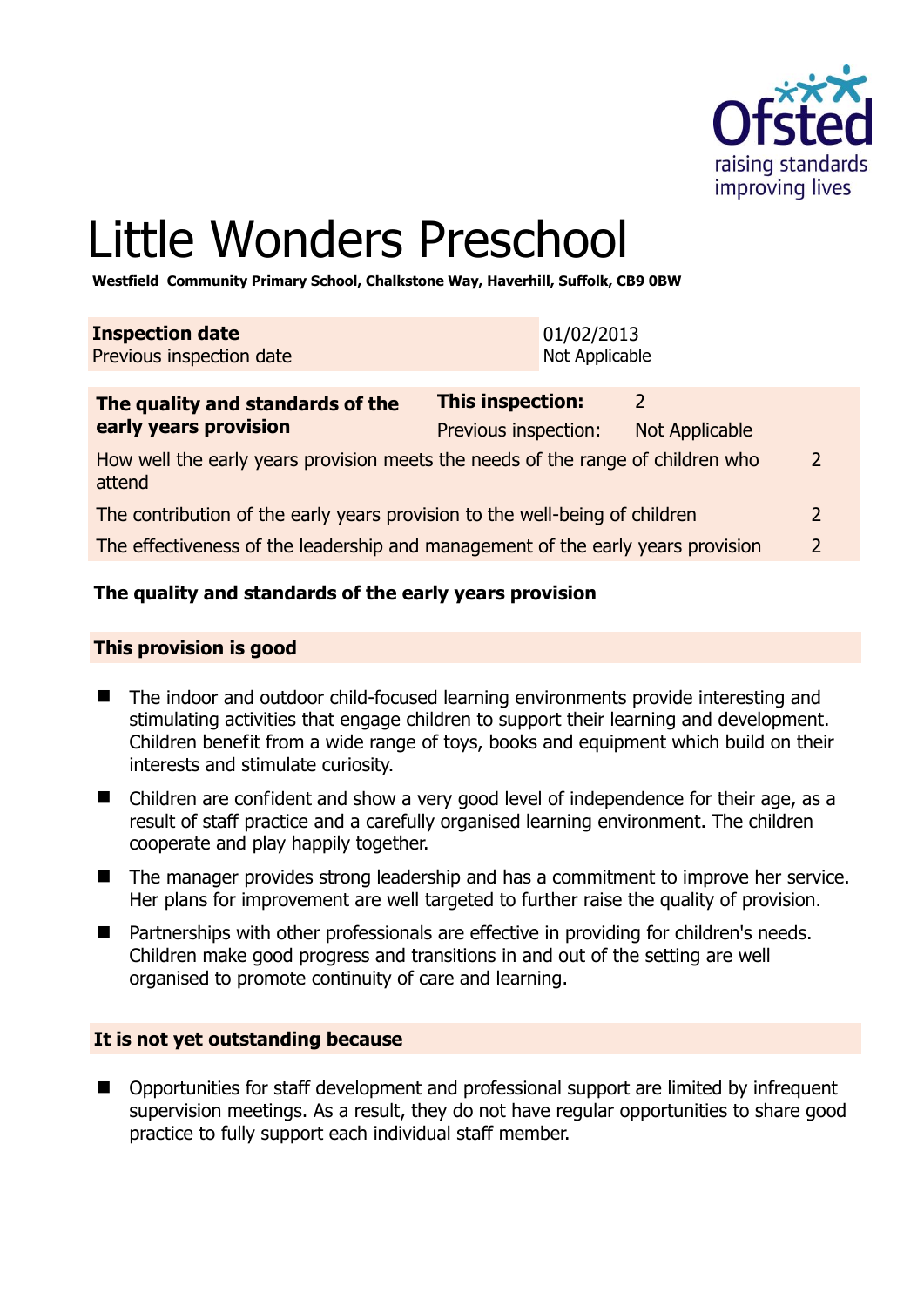# **Information about this inspection**

Inspections of registered early years provision are scheduled:

- at least once in every inspection cycle. The current cycle ends on 31 July 2016
- **n** more frequently where Ofsted identifies a need to do so, for example where provision was previously judged as inadequate
- **•** brought forward in the inspection cycle where Ofsted has received information that suggests the provision may not be meeting the legal requirements of the Early Years Foundation Stage; or where assessment of the provision identifies a need for early inspection
- **P** prioritised for inspection where we have received information that the provision is not meeting the requirements of the Early Years Foundation Stage and which suggests children may not be safe
- at the completion of an investigation into failure to comply with the requirements of the Early Years Foundation Stage.

# **Inspection activities**

- $\blacksquare$  The inspector observed activities in the playroom and the outdoor area.
- $\blacksquare$  The inspector held a meeting with the manager of the provision.
- The inspector looked at planning, evidence of suitability of practitioners working in the setting, policies and a range of other documentation.
- The inspector took account of the views of parents spoken to on the day.

#### **Inspector**

Linda Bird

# **Full Report**

# **Information about the setting**

The Little Wonders Pre-school was registered in 2012 on the Early Years Register. The pre-school operates from a new purpose-built building in the grounds of Westfield Primary School in Haverhill, Suffolk. The pre-school is privately owned and is managed by a committee. The pre-school serves the local area and is accessible to all children. There are two enclosed areas available for outdoor play.

The nursery employs nine childcare staff of whom seven hold appropriate early years qualifications and one has Early Years Professional status. The nursery opens Monday to Friday during term time. Sessions are from 9am until 12pm and from 12pm until 3pm.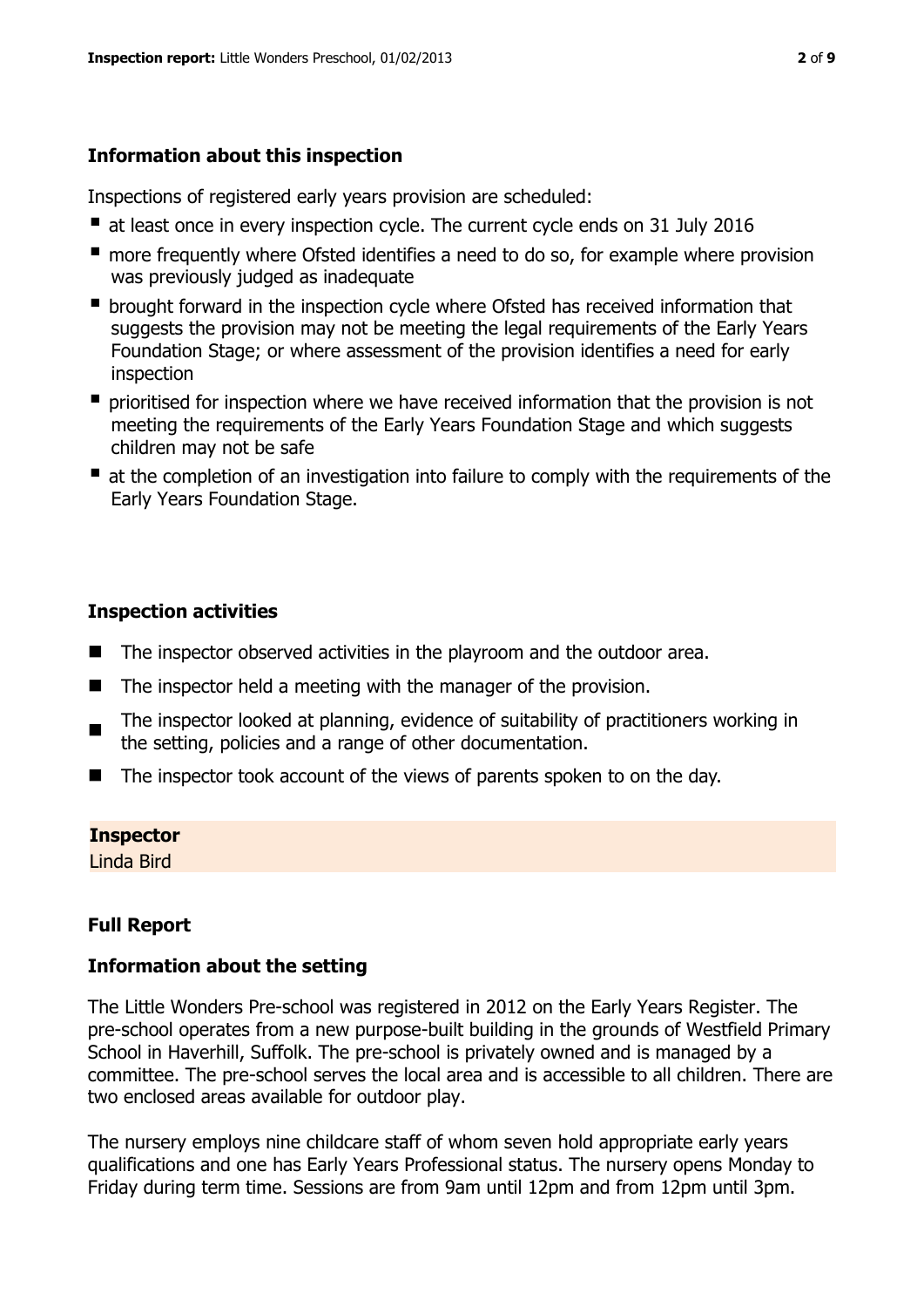Children attend for a variety of sessions. There are currently 63 children attending who are in the early years age group. The pre-school provides funded early education for two-, three- and four-year-old children. It supports a number of children learning English as an additional language and with special educational needs and/or disabilities.

#### **What the setting needs to do to improve further**

### **To further improve the quality of the early years provision the provider should:**

 $\blacksquare$  enhance high quality staff development and professional support by increasing the frequency of supervision meetings.

### **Inspection judgements**

#### **How well the early years provision meets the needs of the range of children who attend**

The educational programmes have depth and breadth across the areas of learning. Children are motivated and eager to learn; they join in activities with enthusiasm and enjoy their time in the pre-school. Staff show a good understanding of varied teaching methods that engage children's interest and plan fun activities that encompass the areas of learning. Staff organise the setting well and ensure that children are able to access a broad range of toys, books and equipment; as a result children are active and independent learners.

Staff effectively promote children's skills in language development and literacy. The preschool has a welcoming and comfortable book area. The children are asked to sit on the carpet and the adult reads the story about going on a bear hunt. The children listen attentively. The adult engages their interest by showing them the pictures and asking questions. The children have fun doing the actions as the adult reads the story. The children pretend to crawl through the long grass and act out going over and under the deep river. The staff are good role models for the children showing them what to do. The children are excited and engage fully with the activity. The children are being helped to develop an appreciation of the excitement and fun that books can provide; they are being supported to develop early reading skills.

The children move freely between the indoor and outdoor environments. Outdoor provision is carefully planned to offer a wide range of activities including running, using ride-on toys, making marks and drawing and playing in the shop, looking at books and sand play. The benefits of outdoor play are fully exploited even on a cold January day; consequently, the children's physical development is well supported. As well as the many opportunities for self-initiated play, the children also have the opportunity to engage in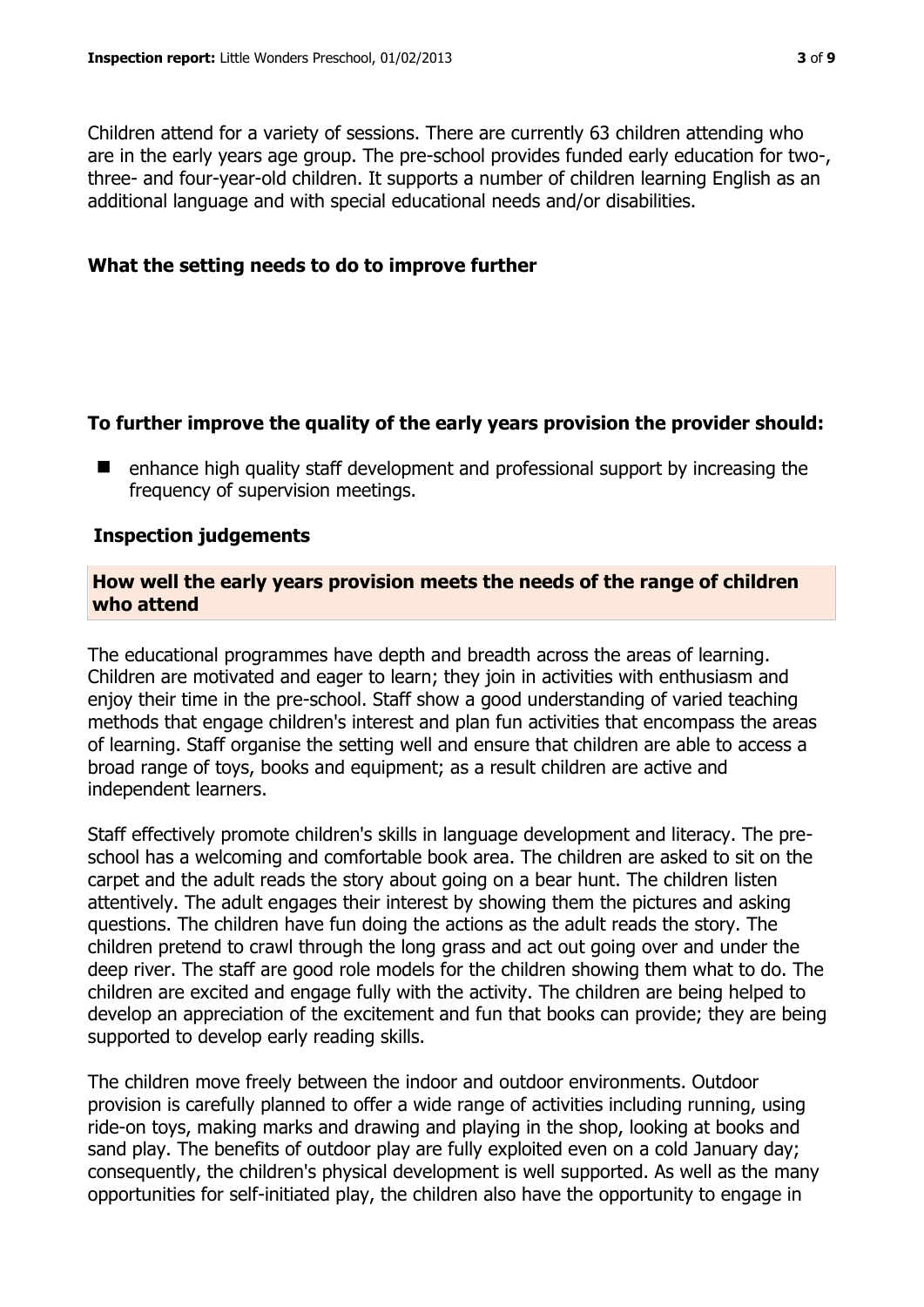adult-led activities outside. A garage had been set up so that children can become car mechanics and service cars. The children check that the wheels and tyres are in good order and that the car has oil, once the service has been completed the car is moved off the ramp. This imaginative role play introduces a wide range of vocabulary to the children that they would not normally use including 'ramp', 'service', 'oil', 'tyres' and' 'garage'. The children enjoy the activity and at the same time are being helped to extend their vocabulary and also gain an understanding of car safety. The outdoor space is imaginatively organised and this stimulating environment effectively supports children's learning.

Understanding the world is well promoted. Staff plan a two week theme on birds for the children follow. The children make bird food and put it into plastic containers. The containers are attached to the fence outside and the children wait for the birds to come and feed. The children also make binoculars from junk model materials and paint them; these are to be used for bird watching. While the children are painting their binoculars the adult talks to the children about different types of birds and the bird food that they have made. The children are learning to develop an appreciation of birds and the natural world.

The regular observation of children at play enables staff to assess children's learning needs and plan suitably challenging activities. Staff constantly observe and listen to children, questioning them during activities in order to extend their learning and enhance understanding. Staff share their observations and assessments with parents, in this way parents are involved in their children's learning. Children are keen and interested learners who are making good progress in meeting the early learning goals. Where children's starting points are below those of their peers, assessments show that they are making good progress. The pre-school is effective in preparing children for school.

#### **The contribution of the early years provision to the well-being of children**

Arrangements to help children settle into the pre-school and build secure emotional attachments with their carers are very effective. Successful implementation of the key person system ensures children feel safe and secure in the setting. Children are confident and play very well together and behave well, demonstrating an understanding of the clear boundaries and expectations within the provision. The pre-school is inclusive and children are learning to respect and celebrate each other's differences. For example, children learning English as a second language have words from their home language displayed in the nursery and are very much included and involved in all activities. Children with special educational educational needs and/or disabilities are well supported to participate in all activities.

Children are encouraged to learn the importance of basic personal hygiene and ensure their hands are clean before eating and after using the toilet. The children pour their own drinks and learn to butter their toast. They help themselves to fruit. Water is available throughout the session; this effectively promotes their independence and confidence. The children choose to play outdoors or inside. They are learning to put their coats and boots on and they know to wear an apron before painting. The staff are skilled in exploiting a wide variety of tasks and activities to encourage and develop children's independence. The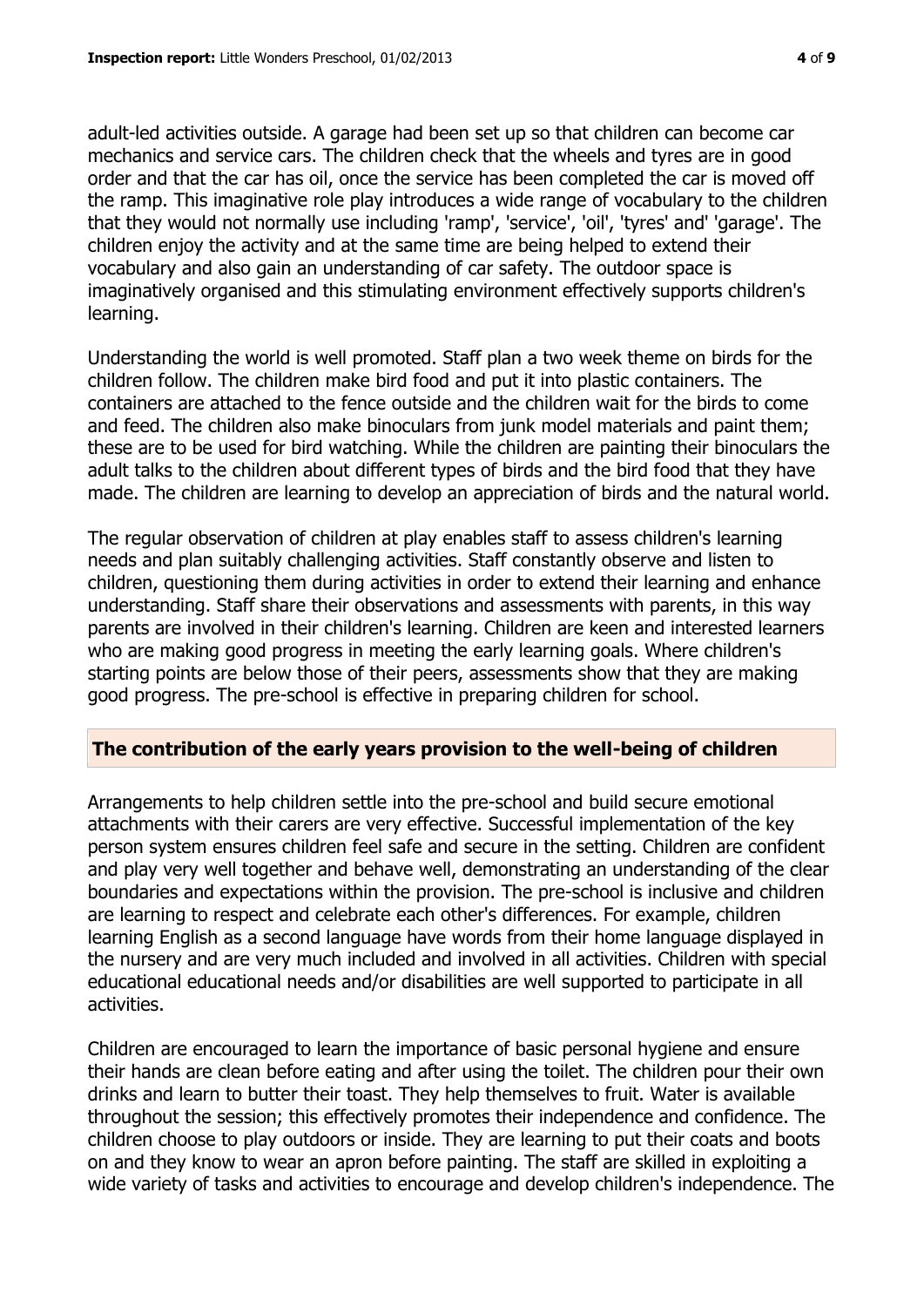children are successfully helped to develop self-help skills and a healthy lifestyle.

The staff attach great importance to the children being outside and enjoying and benefiting from the fresh air. The children have fun playing in a well-resourced, stimulating outdoor area. The opportunity to enjoy fresh air and to run and play promotes children's understanding of the importance of physical exercise as part of a healthy lifestyle. The staff know the children well; and spend time talking to and playing with them, so they enjoy caring relationships. This positive adult interaction helps to develop children's confidence and self-esteem. Children are well prepared for the next stage in their learning because staff provide appropriate support to prepare them for their transition to school.

## **The effectiveness of the leadership and management of the early years provision**

The manager, her deputies and staff work closely together forming a very effective team. They are motivated and committed to providing good quality provision for all children. They have a good understanding of the Early Years Foundation Stage requirements and strive to deliver an enjoyable learning experience for all children. The staff work together successfully as a team and are involved in decision making. The manager supports opportunities for staff to widen their knowledge and experience by improving their qualifications and attending training. Effective systems are in place for recruitment and induction, ensuring that staff with appropriate skills and experience are employed. The manager carries out an annual appraisal with each member of staff. She has recently introduced supervision meetings, but these are too infrequent to provide high quality staff development and professional support to adequately supervise and develop each member of staff.

The pre-school enjoys close working partnerships with parents. Parents' views are sought and acted upon. A recent example of this is following the introduction of open evenings parents were asked their views, the response was very positive and consequently, a regular pattern of open evenings has been put into place. Parents spoken to at the time of the inspection felt that their children are making good progress and find the staff friendly and welcoming. Effective partnerships with parents make a strong contribution to meeting the needs of children. Parents are kept fully informed about their child's learning and development through daily verbal feedback on the activities that children have engaged in and through sharing the children's 'learning journeys'. The pre-school has a good relationship with the primary school which is on the same site. Communication between the school and pre-school is well developed and supports the smooth transition of children as they join the school nursery. The pre-school has also developed strong partnerships with other professionals including staff at the local children's centre, the local authority school development adviser and other local nurseries and pre-schools. The close partnership working with other professionals ensures that children's needs are identified and that they are supported to make good progress.

Staff are proactive in ensuring children's safety is maintained and the children are carefully supervised both indoors and outside. Rigorous systems are in place to assess risk and to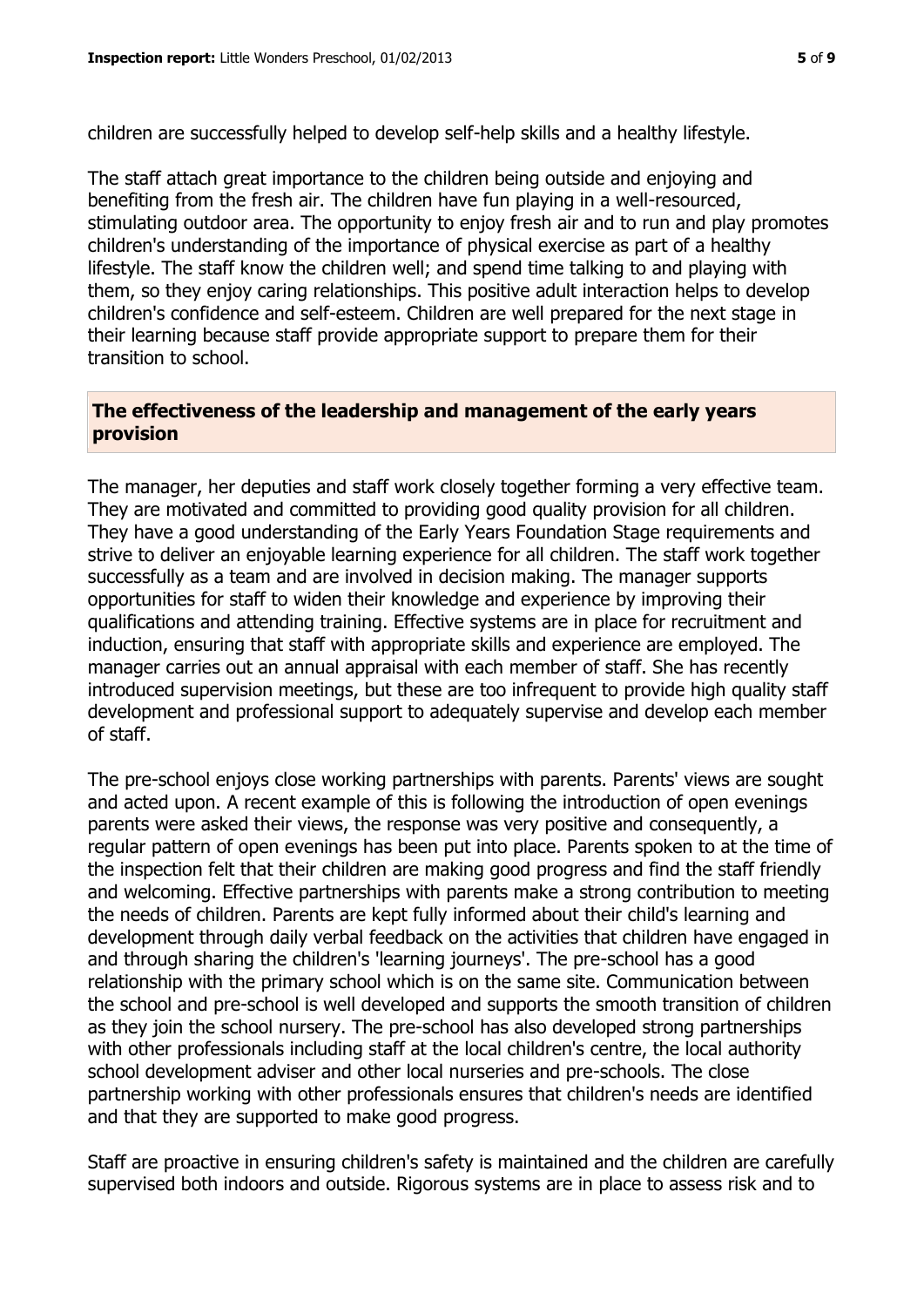ensure that the premises are safe and secure. Staff create an environment that is safe and welcoming, where children feel secure and happy. The provision has appropriate policies and procedures in place to meet the safeguarding and welfare requirements of the Early Years Foundation Stage. Effective procedures are in place to safeguard children. All staff have been suitably vetted to work with young children and a majority of staff hold a paediatric first aid qualification.

The manager provides strong leadership and she, her deputies and staff are ambitious to further improve provision for the children. Educational programmes are monitored effectively to ensure children receive a very good breadth and depth of learning experiences. The pre-school evaluates the quality of its provision through a planned selfevaluation process and identifies areas for improvement. Current priorities include the development of the second outdoor play area and supporting staff to improve their qualifications. The pre-school has good capacity for further improvement.

#### **What inspection judgements mean**

| <b>Registered early years provision</b> |                  |                                                                                                                                                                                                                                                                                                                                                                             |  |  |  |
|-----------------------------------------|------------------|-----------------------------------------------------------------------------------------------------------------------------------------------------------------------------------------------------------------------------------------------------------------------------------------------------------------------------------------------------------------------------|--|--|--|
| <b>Grade</b>                            | <b>Judgement</b> | <b>Description</b>                                                                                                                                                                                                                                                                                                                                                          |  |  |  |
| Grade 1                                 | Outstanding      | Outstanding provision is highly effective in meeting the needs<br>of all children exceptionally well. This ensures that children are<br>very well prepared for the next stage of their learning.                                                                                                                                                                            |  |  |  |
| Grade 2                                 | Good             | Good provision is effective in delivering provision that meets<br>the needs of all children well. This ensures children are ready<br>for the next stage of their learning.                                                                                                                                                                                                  |  |  |  |
| Grade 3                                 | Satisfactory     | Satisfactory provision is performing less well than expectations<br>in one or more of the key areas. It requires improvement in<br>order to be good.                                                                                                                                                                                                                        |  |  |  |
| Grade 4                                 | Inadequate       | Provision that is inadequate requires significant improvement<br>and/or enforcement. The provision is failing to give children an<br>acceptable standard of early years education and/or is not<br>meeting the safeguarding and welfare requirements of the<br>Early Years Foundation Stage. It will be inspected again within<br>12 months of the date of this inspection. |  |  |  |
| Met                                     |                  | The provision has no children on roll. The inspection judgement<br>is that the provider continues to meet the requirements for<br>registration.                                                                                                                                                                                                                             |  |  |  |
| Not Met                                 |                  | The provision has no children on roll. The inspection judgement<br>is that the provider does not meet the requirements for<br>registration.                                                                                                                                                                                                                                 |  |  |  |
|                                         |                  |                                                                                                                                                                                                                                                                                                                                                                             |  |  |  |

**Inspection**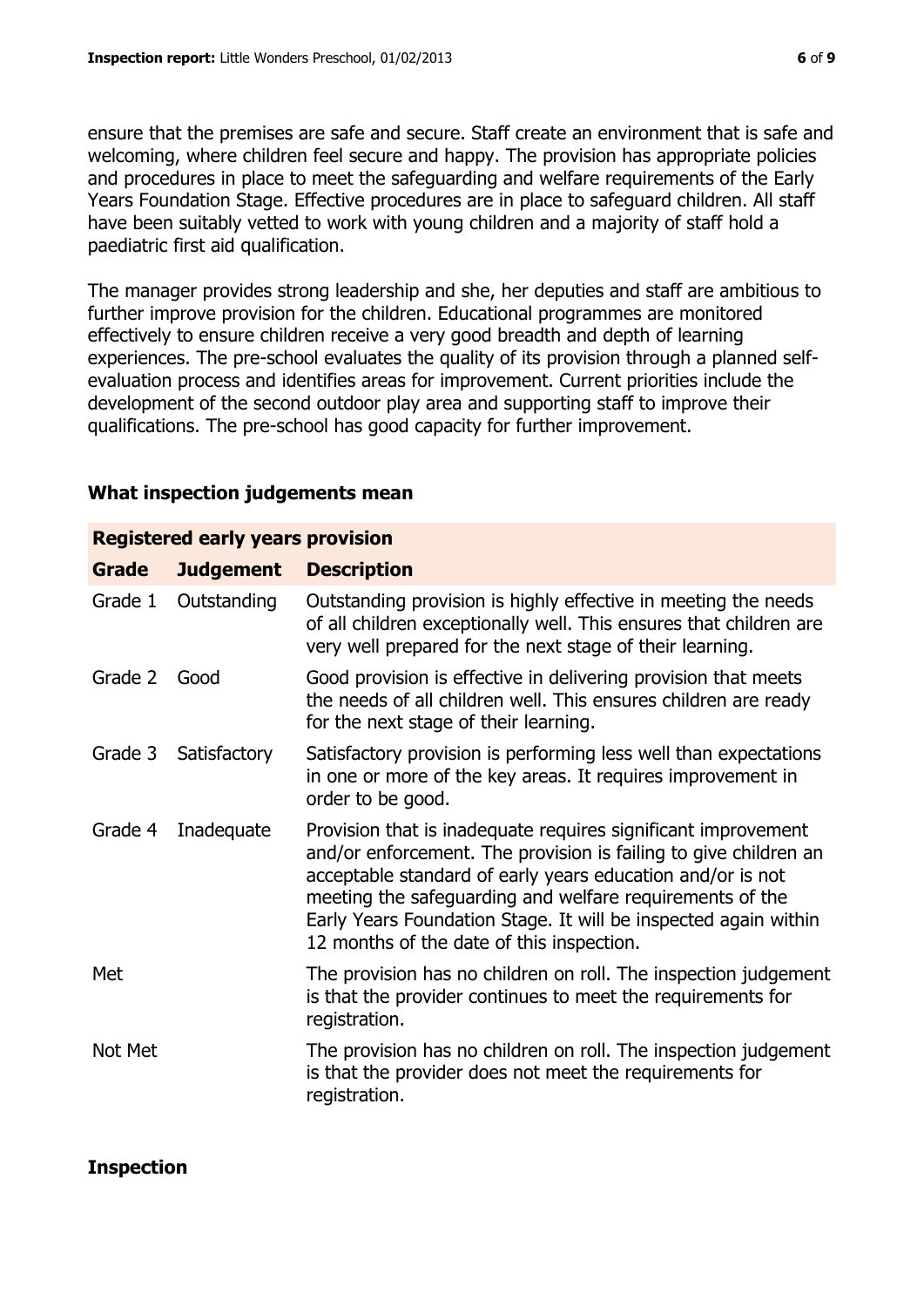This inspection was carried out by Ofsted under Sections 49 and 50 of the Childcare Act 2006 on the quality and standards of provision that is registered on the Early Years Register. The registered person must ensure that this provision complies with the statutory framework for children's learning, development and care, known as the Early Years Foundation Stage.

# **Setting details**

| Unique reference number       | EY451151                  |
|-------------------------------|---------------------------|
| <b>Local authority</b>        | <b>Suffolk</b>            |
| <b>Inspection number</b>      | 811252                    |
| <b>Type of provision</b>      |                           |
| <b>Registration category</b>  | Childcare - Non-Domestic  |
| <b>Age range of children</b>  | $2 - 5$                   |
| <b>Total number of places</b> | 28                        |
| Number of children on roll    | 63                        |
| <b>Name of provider</b>       | Little Wonders Pre-School |
| Date of previous inspection   | Not applicable            |
| <b>Telephone number</b>       | 01440 710926              |

Any complaints about the inspection or the report should be made following the procedures set out in the guidance 'raising concerns and making complaints about Ofsted', which is available from Ofsted's website: www.ofsted.gov.uk. If you would like Ofsted to send you a copy of the guidance, please telephone 0300 123 4234, or email enquiries@ofsted.gov.uk.

# **Type of provision**

For the purposes of this inspection the following definitions apply:

Full-time provision is that which operates for more than three hours. These are usually known as nurseries, nursery schools and pre-schools and must deliver the Early Years Foundation Stage. They are registered on the Early Years Register and pay the higher fee for registration.

Sessional provision operates for more than two hours but does not exceed three hours in any one day. These are usually known as pre-schools, kindergartens or nursery schools and must deliver the Early Years Foundation Stage. They are registered on the Early Years Register and pay the lower fee for registration.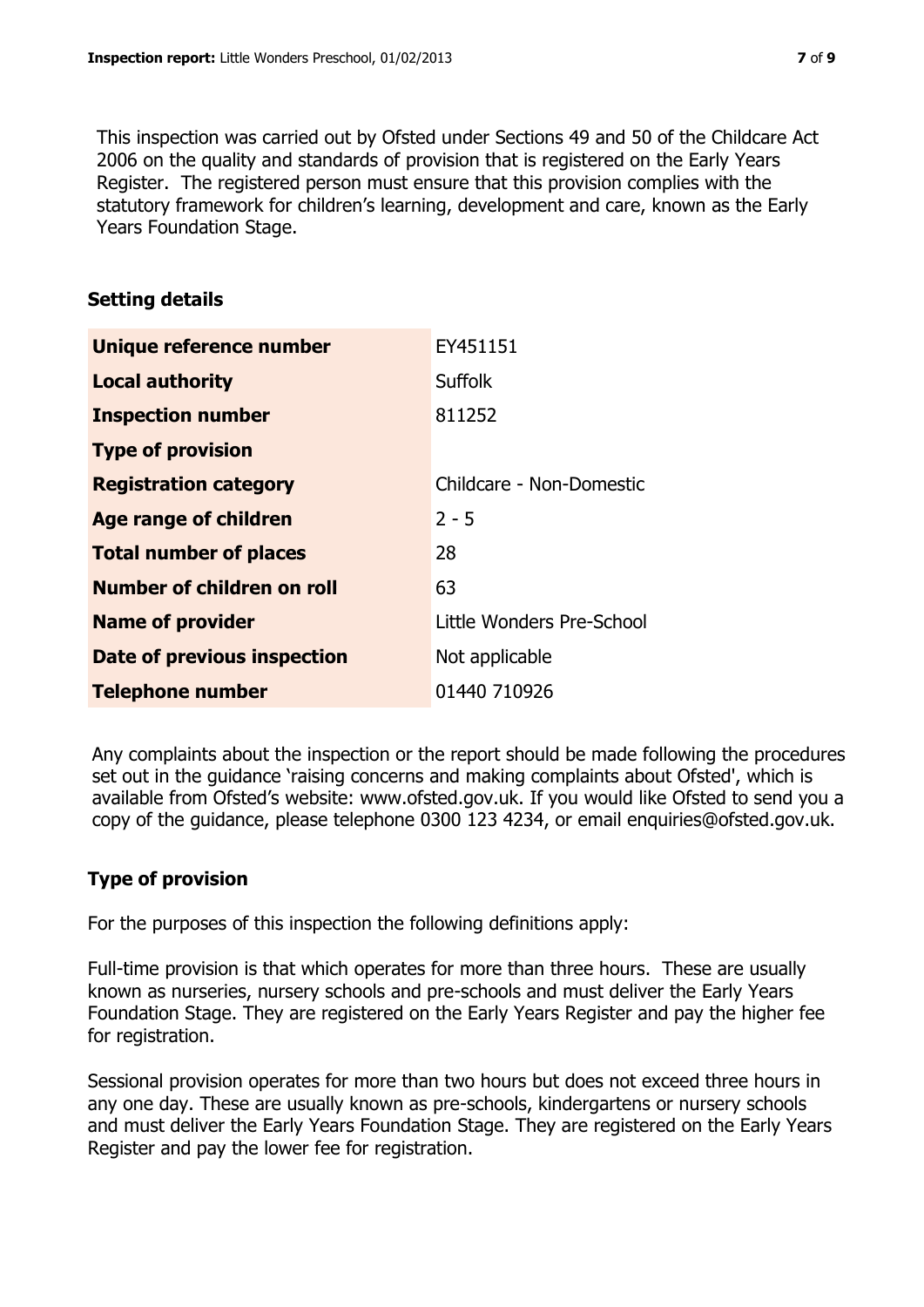Childminders care for one or more children where individual children attend for a period of more than two hours in any one day. They operate from domestic premises that are usually their own home. They are registered on the Early Years Register and must deliver the Early Years Foundation Stage.

Out of school provision may be sessional or full-time provision and is delivered before or after school and/or in the summer holidays. They are registered on the Early Years Register and must deliver the Early Years Foundation Stage. Where children receive their Early Years Foundation Stage in school these providers do not have to deliver the learning and development requirements in full but should complement the experiences children receive in school.